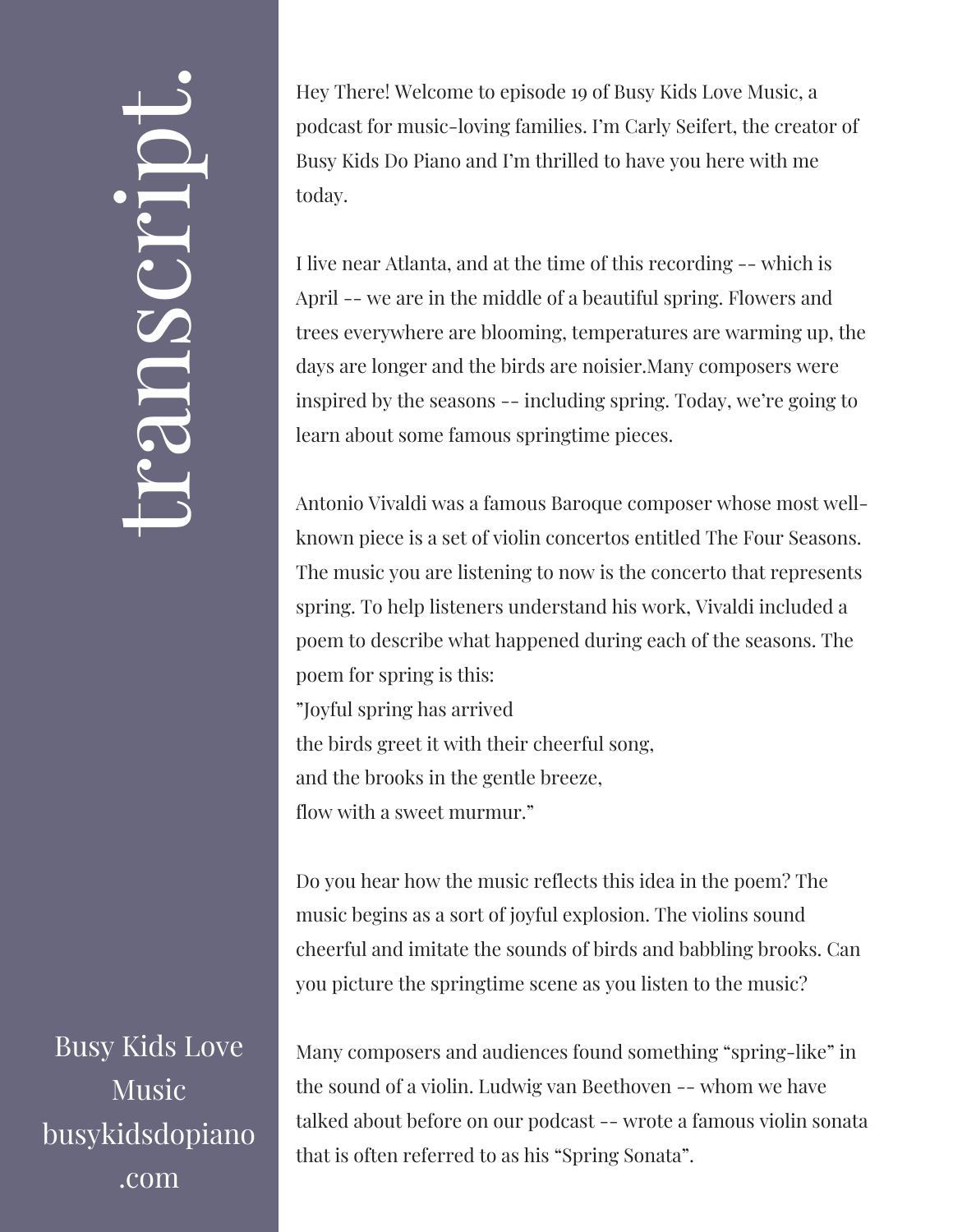## $\leftarrow$ ra<br>S n $\boldsymbol{C}$  $\bigcup$ r $\bullet$   $\overline{\phantom{1}}$  $\boxed{\phantom{1}}$  $\overline{\phantom{a}}$  $\bullet$

Busy Kids Love Music busykidsdopiano .com

Why do you think the piece was given this name? I hear the playful runs on the piano and think of animals starting to become active again in spring time as they come out of hibernation. While Beethoven may not have actually named this piece "Spring Sonata" during his lifetime, he was a nature lover. One of his favorite pastimes was taking walks in the countryside. He often left the city to work in rural areas and his observations in nature inspired many of his pieces, including his famous 6th symphony. Do you think Beethoven would have agreed with the title "Spring Sonata" being given to this piece?

Robert Schumann, a composer during the Romantic period of music, was known for his music for piano and voice. His first symphony, Symphony No. 1 in Bb Major, is also known as Spring Symphony. Schumann had just married Clara Schumann -- a talented pianist -- after a long and bitter battle in the courts. When Robert had asked Clara's father for permission to marry his daughter, he would not grant it. For three years, Robert and Clara's father battled in court until a judge finally ruled in the couple's favor.

This time in Schumann's life sparked a lot of creativity in the composer's works. During their first year of marriage, he wrote over 130 pieces for piano and voice that were inspired by their new life together and his feelings for her. Clara encouraged him to write for the orchestra, and wrote in her diary, "it would be best if he composed for orchestra; his imagination cannot find sufficient scope on the piano... His compositions are all orchestral in feeling... My highest wish is that he should compose for orchestra—that is his field! May I succeed in bringing him to it!"

Schumann initially nicknamed the first movement of his symphony -- the one you are listening to now -- "The Beginning of Spring".